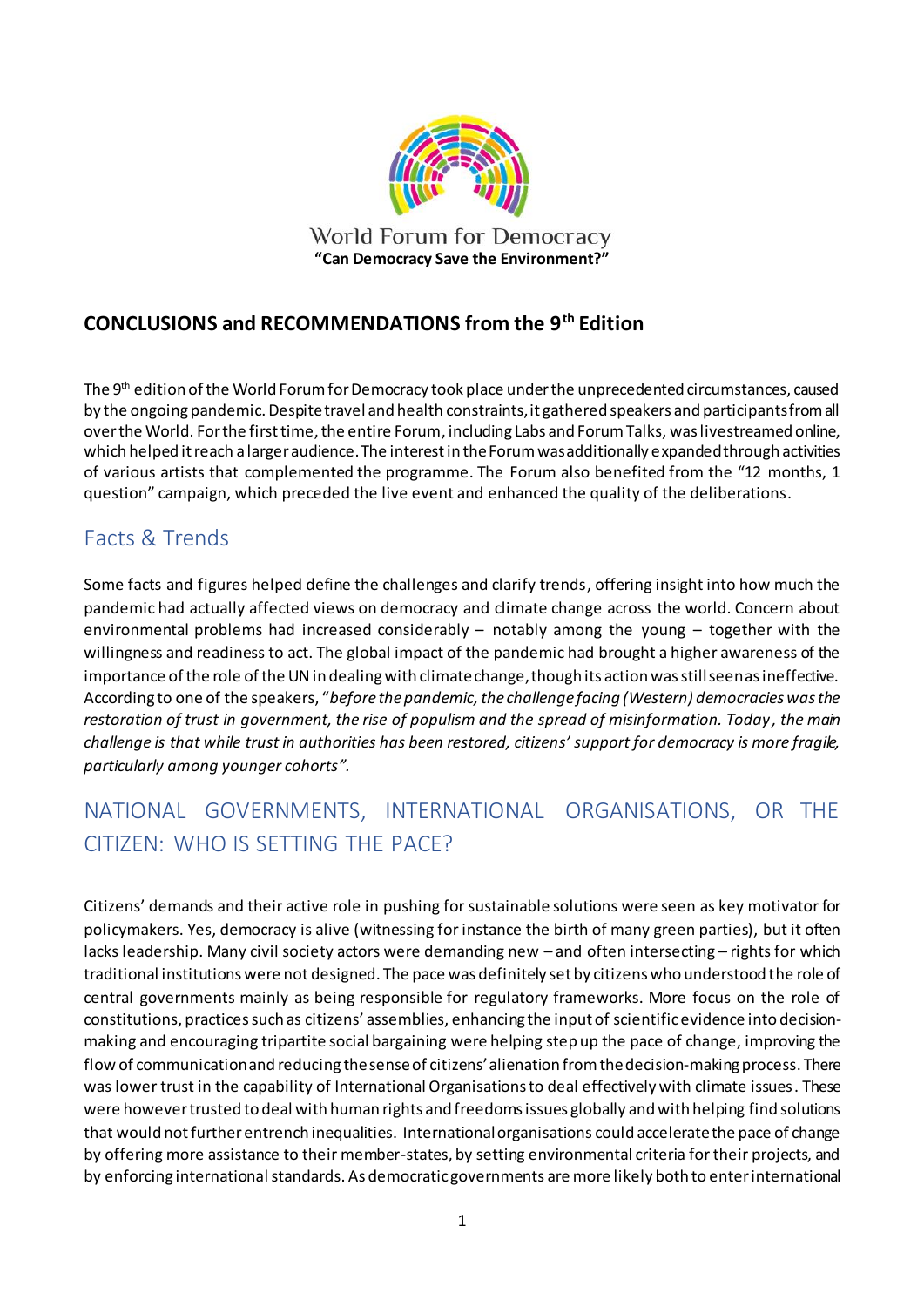treaties and respect multilateral engagements, saving the environment might depend upon the global health of democracy.

## WHAT GOVERNING STYLE IS BEST PLACED TO TACKLE THE ENVIRONMENTAL CHALL FNGF?

The strength of governments and their capacity to implement decisions were seen as much more important for responding to the environmental challenges than the question of whether a country is a democracy or not. Nevertheless, despite their slow decision-making and the perceived preference for short-term solutions, the overwhelming majority of the best-performing countries when it comes to dealing with environmental issues were democracies. The evaluation of different governing styles revolved around the issues of the role of technocracy in decision-making procedures, access to information, the role of human rights, trade -offs between deliberation and efficiency, and national and transnational approaches to governance. Less democratic governing styles only *appeared*more efficient when compared to democracies. Since they lacked adequate channels of receiving feedback from the citizens, they also could not respond to their needs and develop long-term consensus. Democracies also had their limitations and often witnessed a gap between regulations and their implementation. Countries that respected the rule of law and human rights allowed demands for more inclusion (including, for example, indigenous populations) and better integration of their societies, more bottom-up approaches and, ultimately, legal redress against inactive governments. Whilst it was recognised that overall democracies performed better on climate issues, it was not possible to wait until there were more democracies, coalitions had to be built across nations based on trust and accountability.

## PUBLIC OR PRIVATE: WHAT ROLE FOR WHICH SECTOR

The need for collaboration, building trust and partnerships between different sectors was seen as crucial in surmounting the environmental challenges of our age. The state should act more responsibly, by incorporating higher environmental standards in regulation, taxation, and expenditure policies. It should act consistently not only in domestic, but also in the international arena. The judicial branch should make sure that the economic interests do not supersede human rights, that indemnities are proportionate to the damage caused, and that justice is accessible to all victims of environmental degradation. Local authorities should be more engaged in designing innovative solutions with the private sector, where positive innovation is taking place. The private sector could play a major role in incentivizing more responsible behaviour, finding more efficient solutions and reducing the negative social impact of the economic transition. On the other hand, private sector actors, when unhindered by state institutions, could create significant environmental damage and destroy people's livelihoods, especially in rural areas. The state should therefore cut its existing support for practices that degrade the environment and increase supports for environmentally positive measures, for ex ample by compensating farmers adequately for their environmental services and encouraging development of economically viable alternatives in the private sector.

#### \*\*\*\*\*\*\*\*\*\*\*\*\*\*\*\*\*\*\*\*\*\*\*\*\*\*\*\*\*\*\*\*\*\*\*\*\*\*\*\*\*\*\*\*\*\*\*

#### **RECOMMENDATIONS:**

In an age in which democracy is in distress, the deliberations of the Forum can restore hope for democratic renewal, while at the same time showing the way towards adequately meeting the environmental challenges. The main question of this year's edition "Can Democracy Save the Environment?" was collectively answered through a series of **recommendations** below drawn from the 2.5 days of discussion and debate: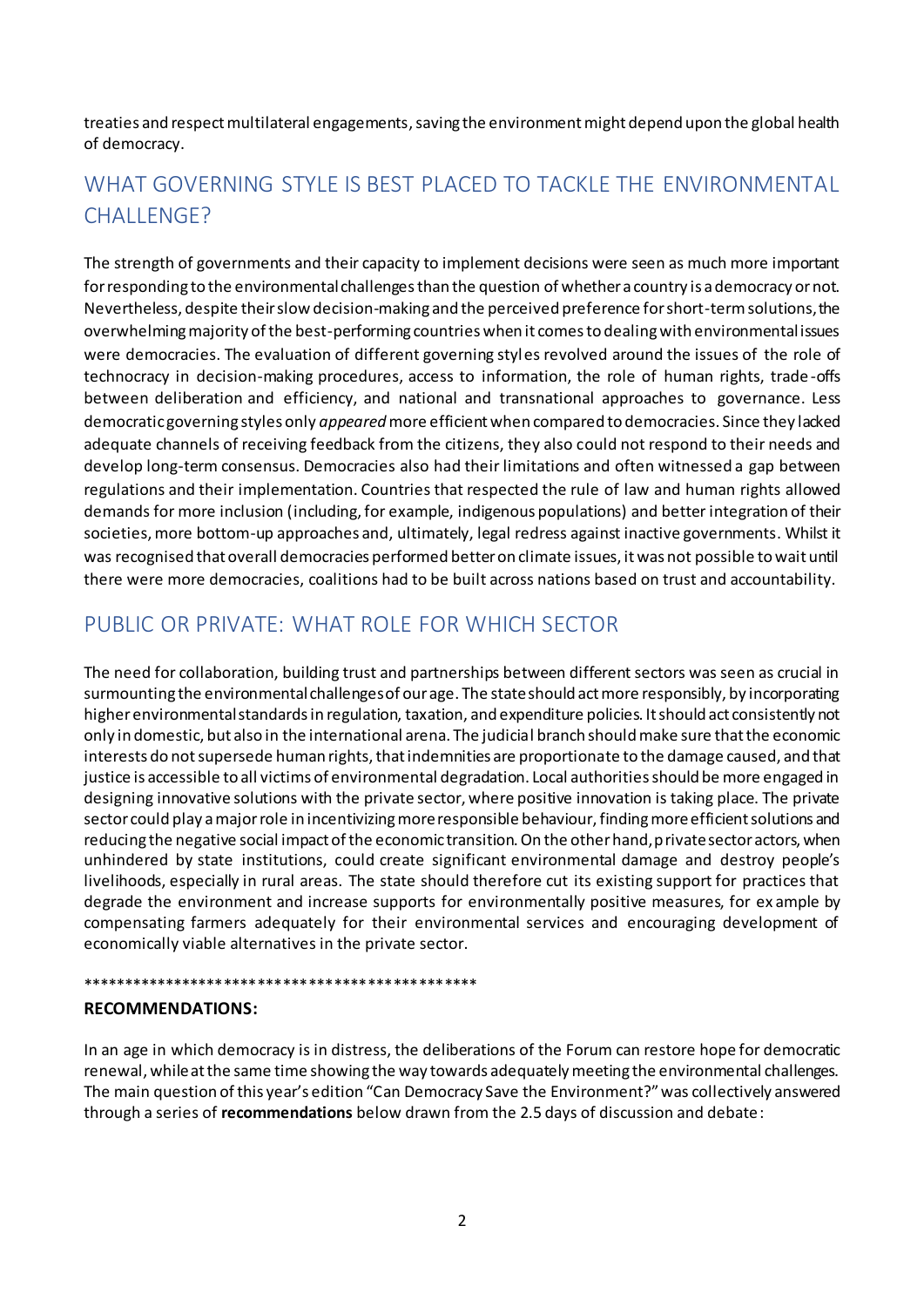# To International Organisations:

- Introduce the right to a healthy environment in the catalogue of fundamental human rights: ensure their universal respect, including through making this a condition for financial aid and other forms of assistance.
- Re-evaluate implementation of international conventions concerning the Protection the Environment through Criminal Law, the Convention on Civil Liability for Damage resulting from Activities Dangerous to the Environment and other international documents concerning protection of the environment.
- Introduce policies aimed at improving the consideration of shared environmental resources into conflict prevention strategies and post-conflict situations.
- Consider changes to international humanitarian law that would allow a degree of maintaining and monitoring of the state of the environment even during armed conflicts.
- Integrate the gender dimension into climate policies.
- Prioritize long-term measures to help democracies maintain adequate levels of institutional stability, offsetting the short-term focus on election cycles and better enabling them to fulfil their environmental commitments.

## To the Council of Europe:

- Introduce the right to clean, healthy and safe environment among the list of human rights protected by the Council of Europe and recommend inclusion of crimes against the right to healthy environment in the criminal codes of the member-states.
- Consider establishing a watch-list of governments persecuting environmental activists, using excessive force against protesters, or organising defamation campaign against activists.
- Include specific monitoring of freedom of expression for media reporting on environmental issues and activism in the member states.
- To the Congress of Local and Regional Authorities develop criteria for evaluating the sustainability of regions and cities.
- To the CINGO develop reporting and monitoring mechanisms for protection of environmental activists and their organisations.
- To the Council of Europe Development Bank introduce specific and rigorous environmental standards when deciding on financing new projects.
- To the European Court of Human Rights develop legal mechanisms that will assure easier access for litigation cases concerning damage to the environment and make clearer definitions of exhaustion of all the legal means in the member-states when dealing with such cases.

## To national governments:

- Institutionalise citizens' assemblies and ensure that implementation mechanisms for their recommendations are in place.
- Ensure that regulatory, taxation and expenditure policies adequately address environmental challenges, and educate citizens to engage popular support for them.
- Establish public–private collaborations on environmental issues whose criteria of success can be clearly defined, measured, and evaluated.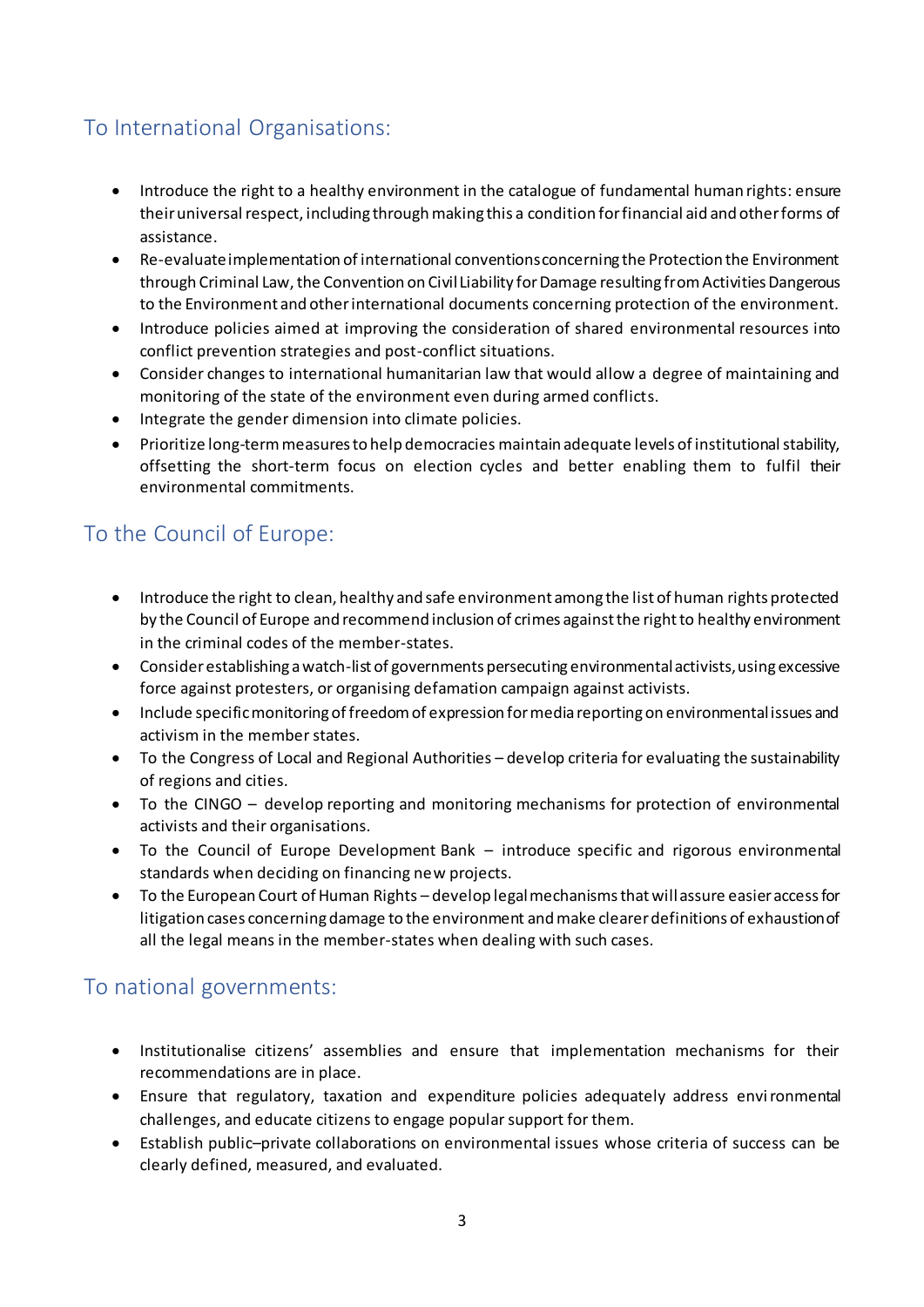- Where there are indigenous people, harness their knowledge where possible and ensure that traditional communities have legal assistance sensitive both to the framework set by national legislation and the traditional norms and customs.
- Improve access to information, training, and environmental education in order to raise awareness of the issues concerning the environment and ensure the right of access to environmental information for individuals, NGOs, and activists.
- Improve access to environmental justice and introduce environmental crimes in the national criminal codes; ensure just indemnities for the victims of environmental degradation and facilitate access to justice for the citizens willing to initiate a litigation case; ensure that the indemnities paid for the consequences of environmental degradation are proportionateto the costs of mitigating the damage; develop adequate training mechanisms for the employees of the judiciary dealing with environmental issues.
- Consider creation of offices that would monitor compliance of domestic companies with environmental standards – and in their operations abroad.
- Ensure protection for environmental activists, protesters andwhistle-blowers, both offline and online.
- Include youth in decision-making processes on environmental policies, establish safe platforms for youth discussing environmental issues, and organise mentorship programs.
- Develop mechanisms for enhancing intergenerational solidarity.
- Encourage and incentivise the private sector to take a more active role in improving the state of the environment; incentivise solutions that emphasize the circular economy, responsible waste management, and usage of local resources and energy efficiency.
- Incentivise changes in consumption and environmental habits towards meeting the Sustainable Development Goals of the UN. Re-evaluate the level of commitments.
- Consider changing the approach to approving entry of new chemicals into the market –allow them to enter the market only when they are proven not to cause harm.

## To local and regional authorities:

- Rethink urban development build more resilient and "slower cities"; emphasize aspects of "liveability" and sustainability; prioritize designs that foster more interpersonal contact and creation of social capital within the neighbourhoods.
- Expand the scope of deliberative democracy and establish rules or practices to address and implement their recommendations as binding by the local authorities; develop participatory mechanisms that maintain the levels of trust necessary to convince people that they are actors in meaningful change.
- Maintain a holistic approach to dealing with environmental problems, by including the institutions of the state, local organisations, institutes, and think tanks, civil society, and the private sector' ensure the application of bottom-up, demand-driven and community-based approaches when dealing with the ecosystem solutions.

## To the civil society:

- Ensure intergenerational solidarity and create avenues for youth participation at an early age in order to help young people develop a more activist mindset: ensure the presence of intersectional knowledge in this process.
- Create mechanisms for demonstrating solidarity with environmental activists who are the victims of violence and defamation campaigns and raise awareness of climate justice locally, nationally, and globally.